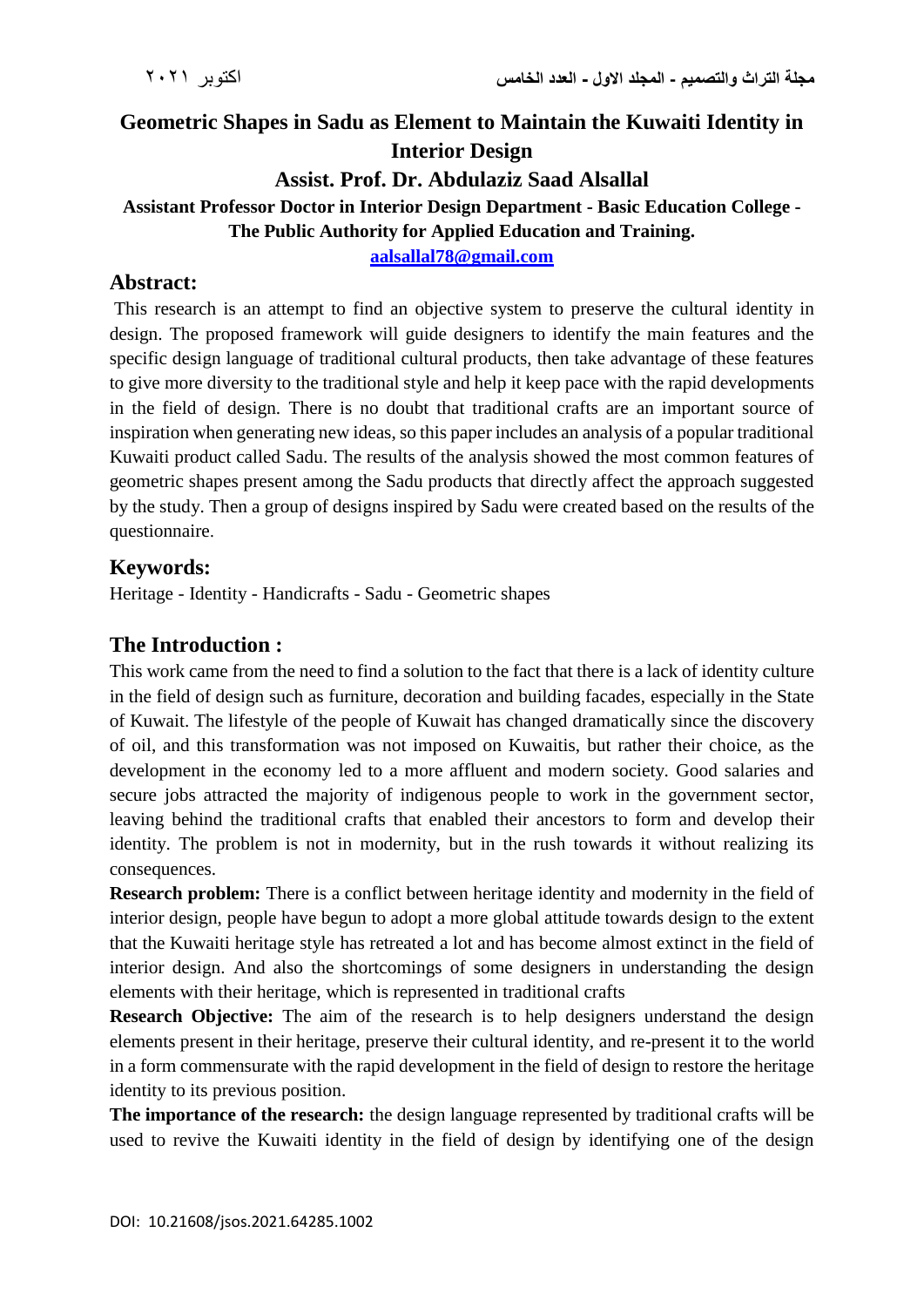elements in it, and then using this element, which is the engineering forms of development in order to preserve the style of heritage identity.

#### **Research Methodology:**

Analytical descriptive: selected elements of the Kuwaiti heritage to obtain intellectual and creative values

**- Applied approach:** applying the research results to obtain the most appropriate designs with a Kuwaiti identity, which can be implemented in commercial and private residential projects.

Research limitations: The Sadu product was used as a case study, as it was considered one of the important products that represent the traditional Kuwaiti identity.

**Objective limits:** Analytical study of the Kuwaiti Sadu.

**Spatial boundaries:** State of Kuwait.

**Temporal boundaries:** linked to the history of the craft, which is one of the oldest traditional crafts in the Arabian Peninsula.

**Research hypotheses:** the analytical study of the design of craft products and the extraction of the geometric shapes that make up the design can achieve richness in the sources of inspiration for designers while preserving the identity

#### **Research Results:**

This work discussed a very important issue because it would be an immeasurable loss if a country's traditional design style were to be lost forever. The researcher hopes that by publishing this research and bringing it to the attention of various interior designers and researchers interested in the field of design, the heritage identity in the field of design may regain its former status. The case study presented in this paper is only a sample of possible ideas that aim to raise awareness of the decline of the heritage style in the field of design and show how inspiration can be taken from culture and applied in contemporary design, while preserving its original identity.

#### **The search results showed the following:**

• The most frequent geometric shapes among the different Sadu designs are: triangle, square, rectangle, and rhombus.

• There is a similarity in the visual analysis of Sadu between the two groups. First-year design students and final-year design students apply a similarity model based on feature matching theory.

• The success of applying the geometric shapes that formed the identity of the heritage Sadu to the abandoned pieces of furniture.

### **Recommendations:**

The researcher sees the importance of applying research analyzes in colour, texture and various design elements in order to know the limits that tell us to what extent a style can be developed without losing its original identity. The results of this type of field study will provide a baseline for any further exploration, and the resulting guidance may contribute to the debate about what future designs will look like in Kuwait.